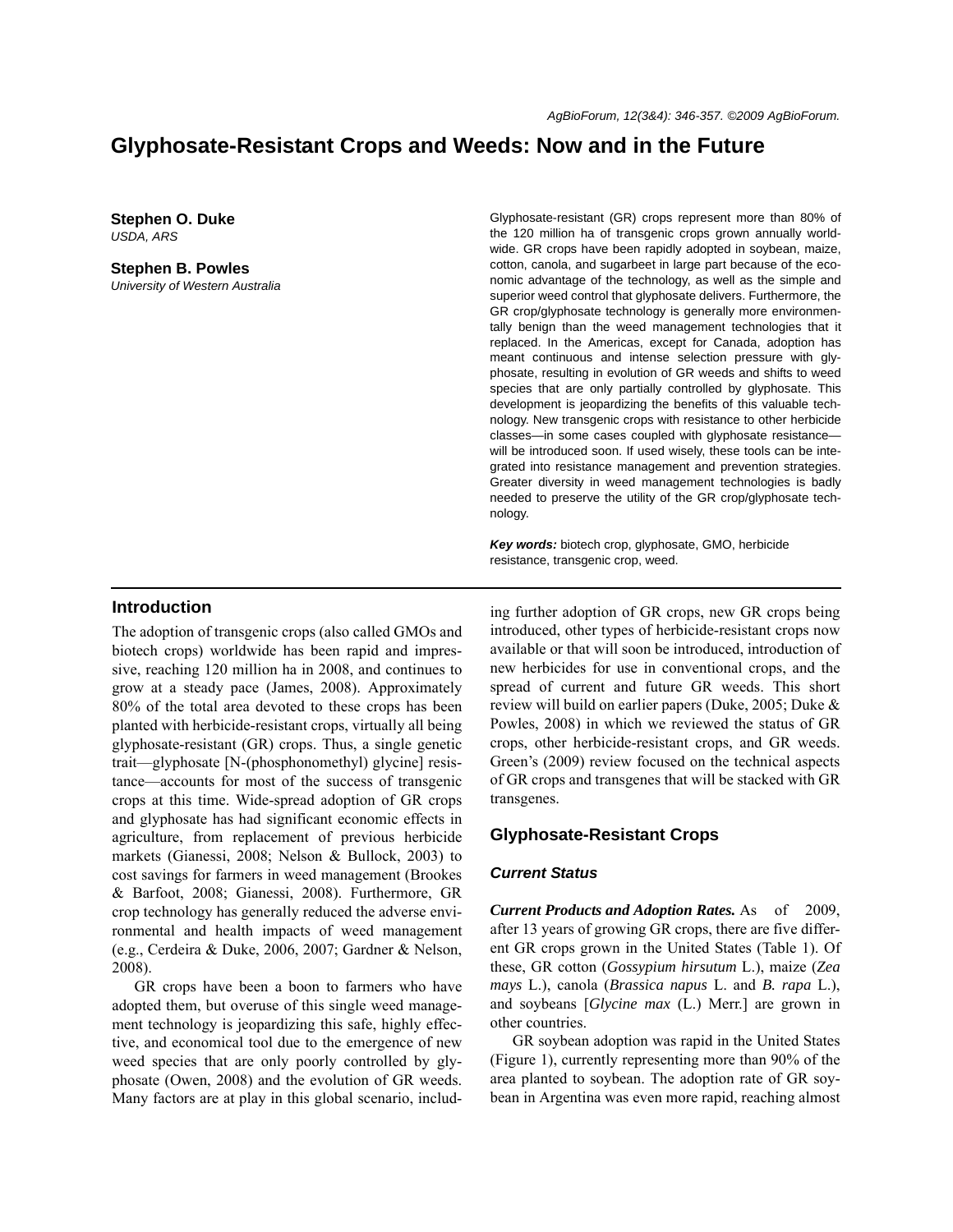

**Figure 1. Adoption rate of glyphosate-resistant crops in the United States. Data from USDA ERS (2009).**

90% adoption within four years of introduction (Penna & Lema, 2003). After government approvals, adoption of GR soybean has also been fast in other parts of South America, such as Brazil. Both cotton and maize have varieties that are either stand-alone GR varieties or varieties that combine GR and transgenic Bt (*Bacillus thuriengensis* toxin) traits for insect resistance. In both crops there are also stand-alone Bt varieties. To generate the data in Figure 1, adoption rates of the two types of GR varieties must be added. GR cotton adoption was initially similar to that of soybeans, but it has stabilized at about 70% (Figure 1), partly due to the use of glufosinate-resistant [2-amino-4-(hydroxymethylphosphinyl)butanoic acid] cotton in situations where it fits the weed problems better than GR cotton. Glufosinate-resistant crops are the only other transgenic, herbicide-resistant crops being grown. Although available since 1995, glufosinate-resistant crops have not been as successful as GR crops. The economics for GR maize was not quite as good as with existing weed management methods when it was first introduced, but its adoption in the United States is rising rapidly and now almost equals that of cotton (Figure 1). About 70% of the canola grown in Canada is GR (Dill, CaJacob, & Padgette, 2008), and in the United States, 62% was GR and 31% was glufosinate-resistant in 2005 (Sankula, 2006). GR sugarbeet (*Beta vulgaris* L.) was deregulated in 1999, but never planted due to concerns about acceptance by

**Table 1. Glyphosate-resistant crops that have been deregulated in the United States (approved for sale).**

| Crop       | Year approved |  |
|------------|---------------|--|
| Soybean    | 1996          |  |
| Canola     | 1996          |  |
| Cotton     | 1997          |  |
| Maize      | 1998          |  |
| Sugarbeet* | 1999          |  |
| Alfalfa**  | 2005          |  |

*\* removed from market after first introduction, but reintroduced in 2008*

*\*\* returned to regulated status in 2007 by court order*

the confectionary industry. It was reintroduced in 2008 with an unprecedented rate of adoption of roughly 60% for the initial year of availability and an anticipated 95% adoption in 2009 (Thomas Schwarz, Beet Sugar Development Foundation, personal communication). The adoption rate in 2008 was limited only by the availability of transgenic seed. GR alfalfa (*Medicago sativa* L.) was introduced and well accepted by farmers in 2005, but deregulation was challenged in court by organic alfalfa growers in 2007, resulting in its reregulation and removal from the market.

The economics of herbicide-resistant crops (HRCs) for the biotechnology industry are attractive. HRCs offer a revenue stream from both a 'technology fee' added to seed costs and for purchase of the herbicide.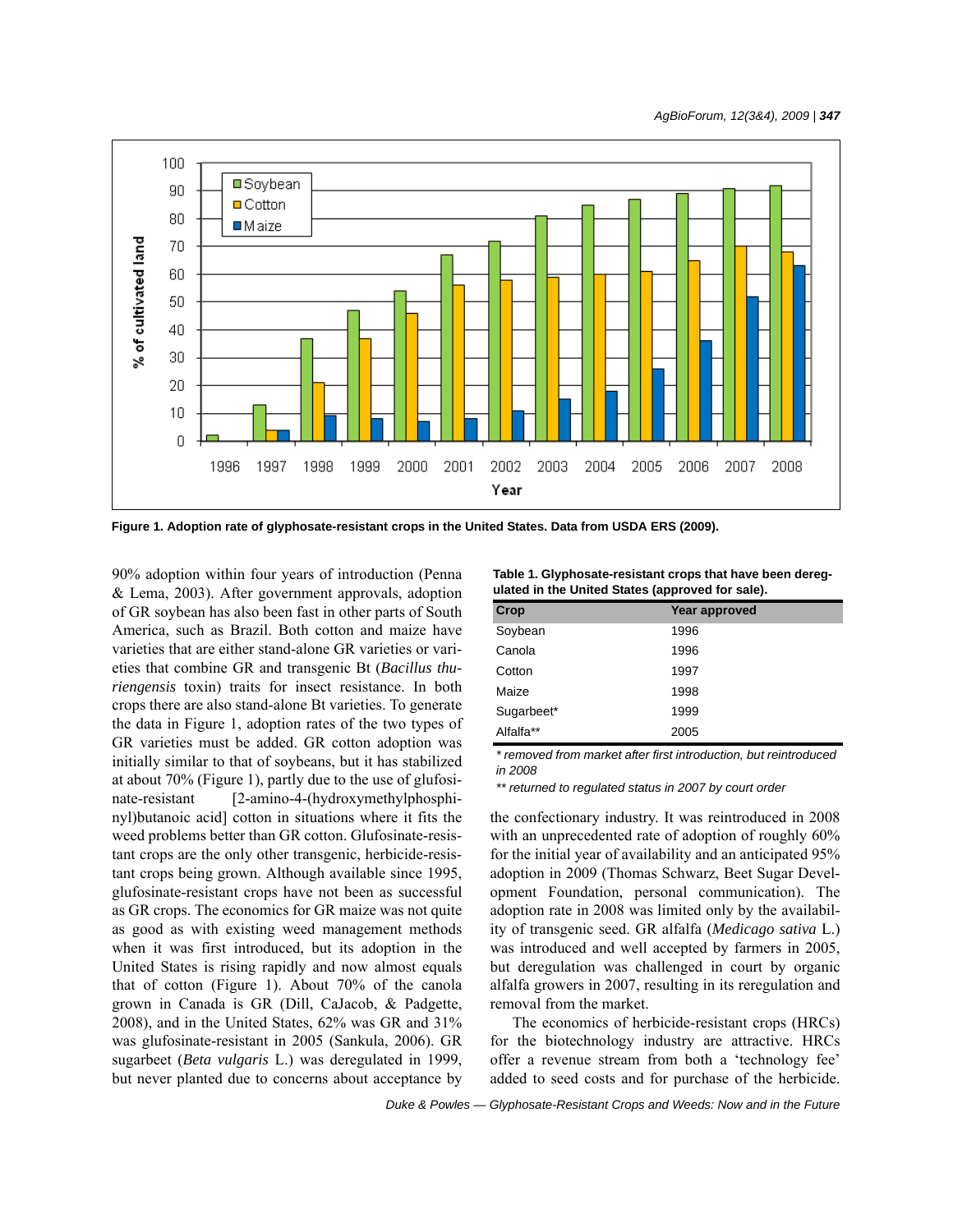

**Figure 2. GR soybean and cotton increased net to grower values in the United States (adapted from Gianessi, 2008).**  *Data from National Center for Food and Agricultural Policy (NCFAP studies by Gianessi et al., 2002; Sankula, 2006; Sankula & Blumenthal, 2004; Sankula, Marmon, & Blumenthal, 2005).*

No other type of transgenic trait offers this opportunity for dual profits from the seed and a chemical upon which the value of the gene is dependent. There has been some consideration of linking expression of transgenic traits to a chemical inducer of transgene expression (e.g., Jepson, Martinez, & Sweetman, 1998), but farmers would be unlikely to pay much for such a chemical, and the cost of applying the inducer would probably skew the economics away from such a strategy, unless the value of the trait was large.

*Reasons for Adoption.* Farmers have rapidly adopted GR crops/glyphosate technology for three main reasons: cost savings, better weed management, and simplicity of use. Figure 2 shows the economic benefits to US soybean and cotton growers of adopting GR crops. The reduction in the benefit to cotton growers in 2005 was due to a steep increase in the seed premium charged to farmers (Gianessi, 2008). Numerous other papers and reports document the economic gains to farmers from GR crops (e.g., Brookes & Barfoot, 2005, 2008; Serecon Management Consulting Inc. & Koch Paul Associates, 2001). Since adoption of GR crops and glyphosate, crop-infesting weeds have generally been well controlled by using glyphosate alone, thus reducing costs (no additional herbicides). After loss of patent rights in 2000, the price of glyphosate decreased substantially (by 40% in the United States [US Department of Agriculture, 2006]) as generic manufacturers worldwide began to produce and market glyphosate. Additionally, in order to compete with cheap glyphosate, the price of other herbicides that can be used with GR crops was

reduced after the introduction of GR crops (Nelson & Bullock, 2003), indirectly reducing the costs of weed management to farmers using these herbicides. Furthermore, on many farms, adoption of GR crops has enabled costly soil tillage to be reduced or eliminated. However, these economic benefits of GR crops are now being threatened by the evolution of GR weeds, as discussed below.

Since glyphosate is a non-selective herbicide, virtually all weed species could be controlled in GR crops with one or two appropriately-timed post-emergent applications of glyphosate. Glyphosate is a highly systemic herbicide that is translocated to both above- and below-ground meristems, so that weed re-growth rarely occurs. Thus, when first introduced, GR crop fields generally had fewer weeds than fields in which conventional weed management was practiced. Farmers found this profound efficacy of the GR crop/glyphosate combination to be highly attractive.

Lastly, the simplicity and flexibility of the GR crop/ glyphosate combination to control virtually all weed species eliminated the need for consultants to provide prescription herbicide combination solutions dependent upon crop type, herbicide selectivity, and weed spectrum, even sometimes varying with different locations within a farm. This aspect of the GR crop and glyphosate technology could be argued to favor small farms over large farms, as the expertise in devising an adequate weed management solution for a particular situation was not needed. Various surveys of farmers have found that the simplicity and flexibility of the GR crop technology has been one of the most important reasons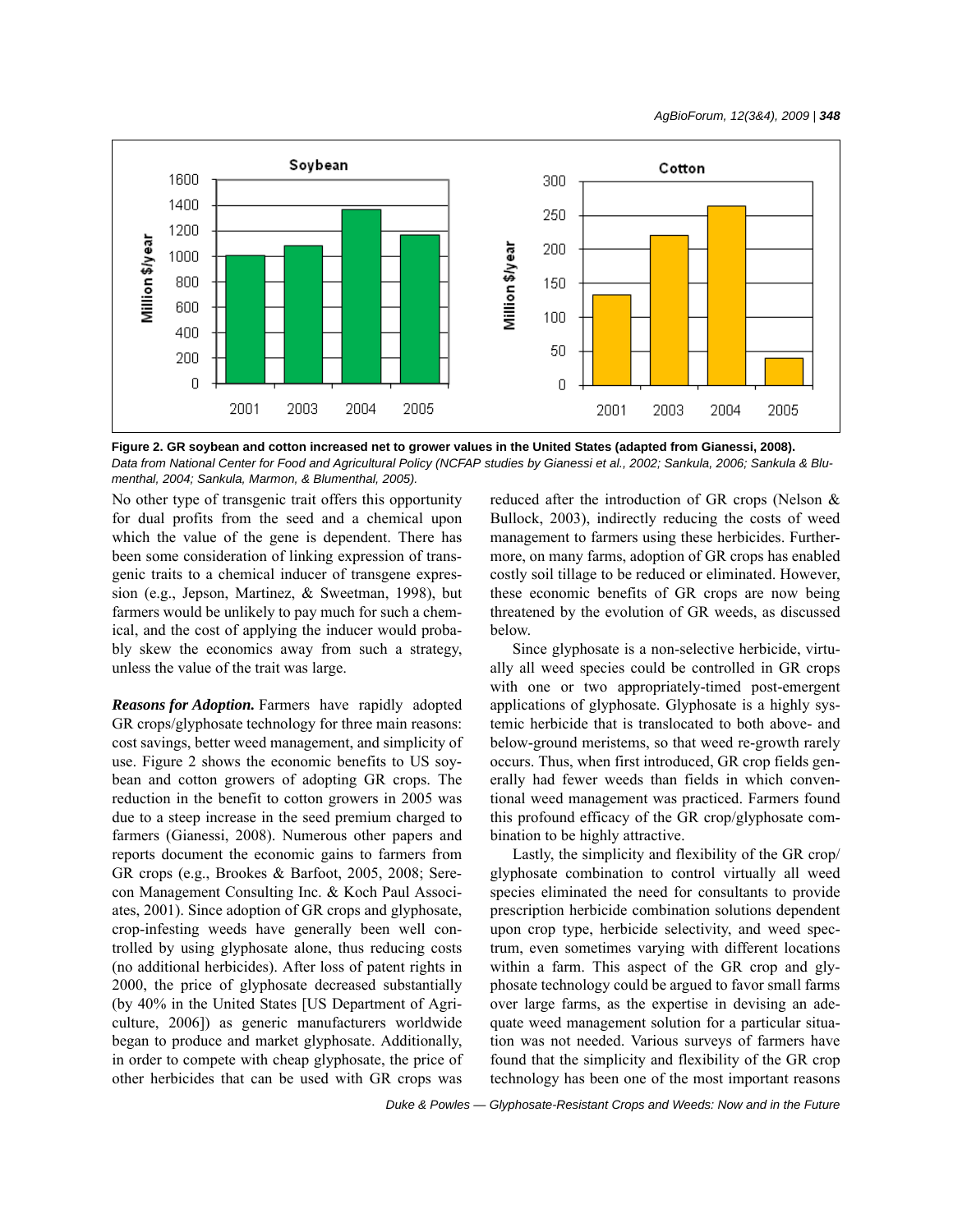for its adoption (e.g., Christoffoleti et al., 2008; Dill, 2005).

*Environmental Impact.* Both positive and negative environmental effects of GR crops are possible, but thus far the benefits appear to outweigh any negative aspects of the technology. Both *established* and *potential* environmental impacts of GR crops should be compared with the impacts of the technologies that they replace. The impacts can be associated with the transgene or with the herbicide to which the transgene is linked. Virtually all published studies and analyses of these impacts have found that the environmental benefits of substituting GR crops for conventional crops are usually substantial (e.g., Amman, 2005; Bennett, Phipps, Strange, & Grey, 2004; Brimner, Gallivan, & Stephenson, 2005; Brookes & Barfoot, 2006; Cerdeira & Duke, 2006, 2007; Devos et al., 2008; Gardner & Nelson, 2008; Kleter, Harris, Stephenson, & Unsworth, 2008; Nelson & Bullock, 2003; Shiptalo, Malone, & Owens, 2008; Wauchope et al., 2002). Of course, the potential benefits vary with the GR crop, the geographic location of use, how the farmer uses the GR crops, and the different components of environmental impact. Since nature is not static, the environmental impact will change with time as farmers using GR crop technology adjust their methods to deal with changing weeds and other problems.

The impact of GR crop/glyphosate technology on the amount of herbicides used is a changing target, as weed problems change with the technology. Glyphosate is perhaps the least toxic pesticide used in agriculture (Giesy, Dobson, & Solomon, 2000; Williams, Kroes, & Munro, 2000), with a lower acute toxicity than aspirin or many other commonly ingested compounds. Some of the "inactive" ingredients used in some formulations of glyphosate have higher levels of toxicity to some organisms than glyphosate itself. Using acute mammalian toxicity data, Gardner and Nelson (2008) compared the number of  $LD_{50}$  doses per unit area that were decreased by GR crops in the United States. Depending on the crop and the location, they calculated that conventional weed management with other herbicides could result in as much as  $3,000$  more  $LD_{50}$  doses per hectare with maize, more than 375 more with cotton, and more than 90 more with soybean than with GR crops.

In terms of surface and groundwater contamination, glyphosate is superior to most of the herbicides that it has replaced (reviewed by Borggaard & Gimsing, 2008; Cerdeira & Duke, 2006). Although the formulations of glyphosate for use in crops are not to be sprayed near waterways, there are formulations for use in aquatic situations. Glyphosate does not move well in soil because of its strong sorption to soil minerals, and it degrades more rapidly in most soils than most of the herbicides that it replaces (reviewed in detail by Cerdeira & Duke, 2006).

Both reduced tillage and fewer trips across the field to spray herbicides have reduced fuel utilization associated with weed management in GR crops (reviewed by Cerdeira & Duke, 2006). Bennett et al. (2004) estimated that there would be a 50% fossil-fuel savings in growing sugarbeet in Europe by switching to GR crops. Brookes and Barfoot (2006) estimated that GR crop use in 2005 reduced worldwide carbon emissions approximately equivalent to the removal of 4 million family automobiles from the road.

In many cases, the greatest damage done by conventional agriculture, other than removing land from its natural state, is caused by tillage and the potential soil erosion associated with tillage. From a practical standpoint, loss of top soil, often exacerbated by tillage, causes virtually irreversible harm to soil fertility. The primary reason for tillage has been for weed management. Glyphosate and GR crops have enabled significantly less tillage, especially in soybean and cotton (Figure 3; Dill et al., 2008; Locke, Zablotowicz, & Reddy, 2008; Penna & Lema, 2003; Powles, 2008a, 2008b). Lamentably, as GR weeds increase, use of tillage for weed management before planting is also increasing.

All of the impacts discussed to this point are associated with the benefits of glyphosate with a GR crop. Potential transgene-associated impacts are more difficult to gauge. There is concern about the potential of GR crops to create new weed problems, with GR crops themselves becoming a weed or the GR transgene escaping to relatives—either feral crops or related species—to create new weed problems. Gene flow to native populations of species with which the GR crop can cross breed could result in unwanted agricultural and/or environmental effects. The GR transgene confers no advantage where glyphosate is not sprayed, so the GR crop is no more likely to invade a natural habitat than the non-GR crop. However, GR crops are sometimes problems in agricultural fields in which glyphosate is used in subsequent years with a different GR crop (e.g., Soltani, Shropshire, & Sikkema, 2006), requiring the use of herbicides other than glyphosate to control the "volunteer" GR crop.

Gene flow to non-transgenic crops of the same species has been an economic and political problem but not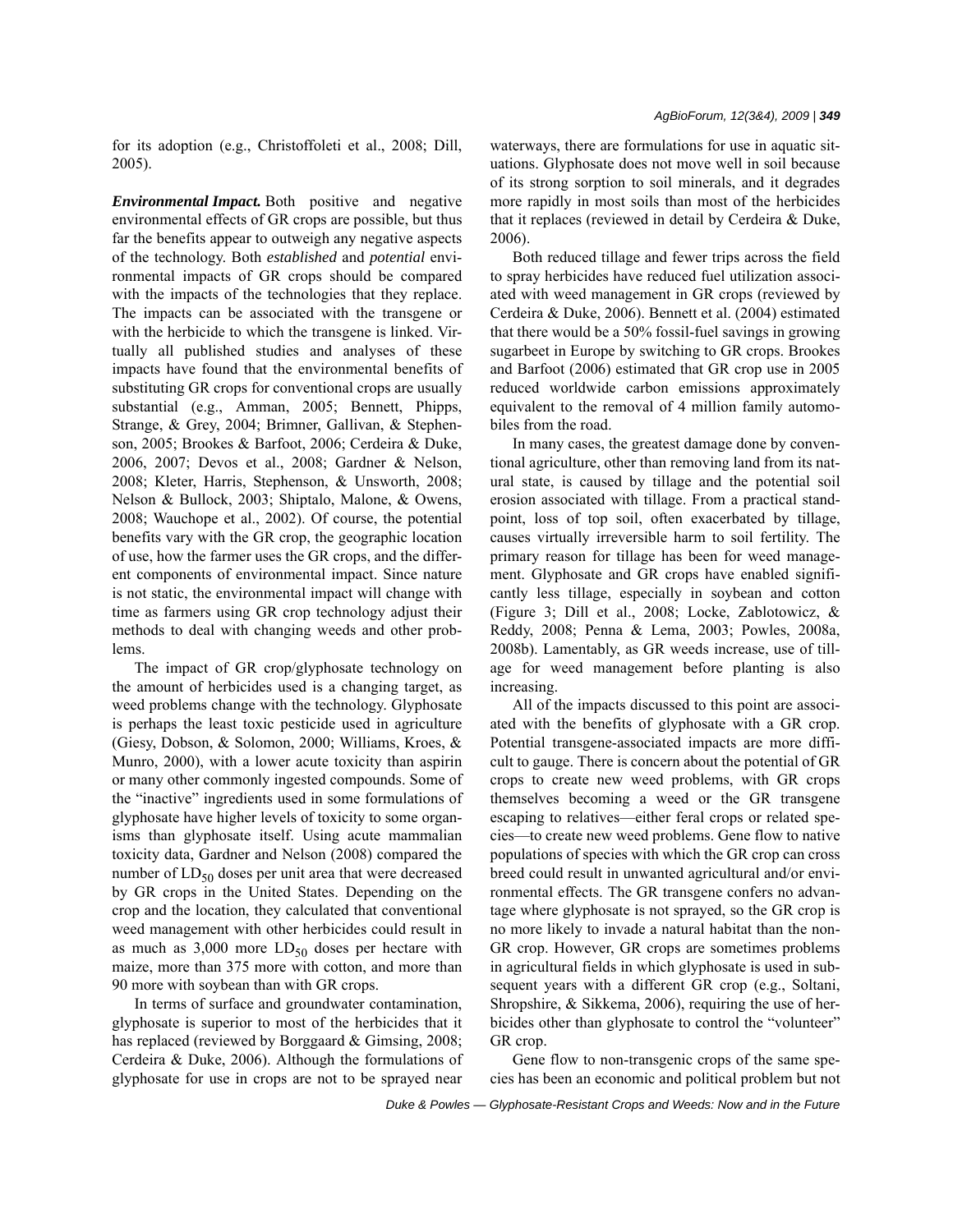*AgBioForum, 12(3&4), 2009 | 350*



**Figure 3. Comparison of US tillage practices in glyphosate-resistant (GR) and non-GR soybean (top) and cotton (bottom) from 2002 through 2006 as a percentage of hectares planted.**  *Used with permission from Dill et al. (2008).*

an environmental threat. Organic farmers cannot retain the organic status of their crops if transgene presence is above a set limit, nor can crops be sold to markets that require the product to be non-transgenic if transgenic occurrence is above the level set by the regulatory jurisdiction. For self-pollinated crops like soybean, outcrossing is minimal, but outcrossing does occur to varying extents in maize, sugarbeet, and canola. A small degree of gene flow can occur between GR and non-GR canola (reviewed by Mallory-Smith & Zapiola, 2008). Gene flow from GR alfalfa to organic alfalfa was the ostensible reason for its re-regulation. Authorized field trials of GR bentgrass (*Agrostis stolonifera* L.) in Oregon led to extensive gene flow to naturalized or feral bentgrass (Zapiola, Campbell, Butler, & Mallory-Smith, 2008). Three years after the field trials terminated, as much as 62% of the wild bentgrass population in the vicinity possessed the GR trait, indicating that once gene flow occurs, it may be very difficult or impossible to eliminate from wild populations.

A bigger concern is the potential effect of gene flow from GR crops to weedy relatives. Even though GR transgenes offer no advantage in natural ecosystems where glyphosate is not used, when coupled with trans-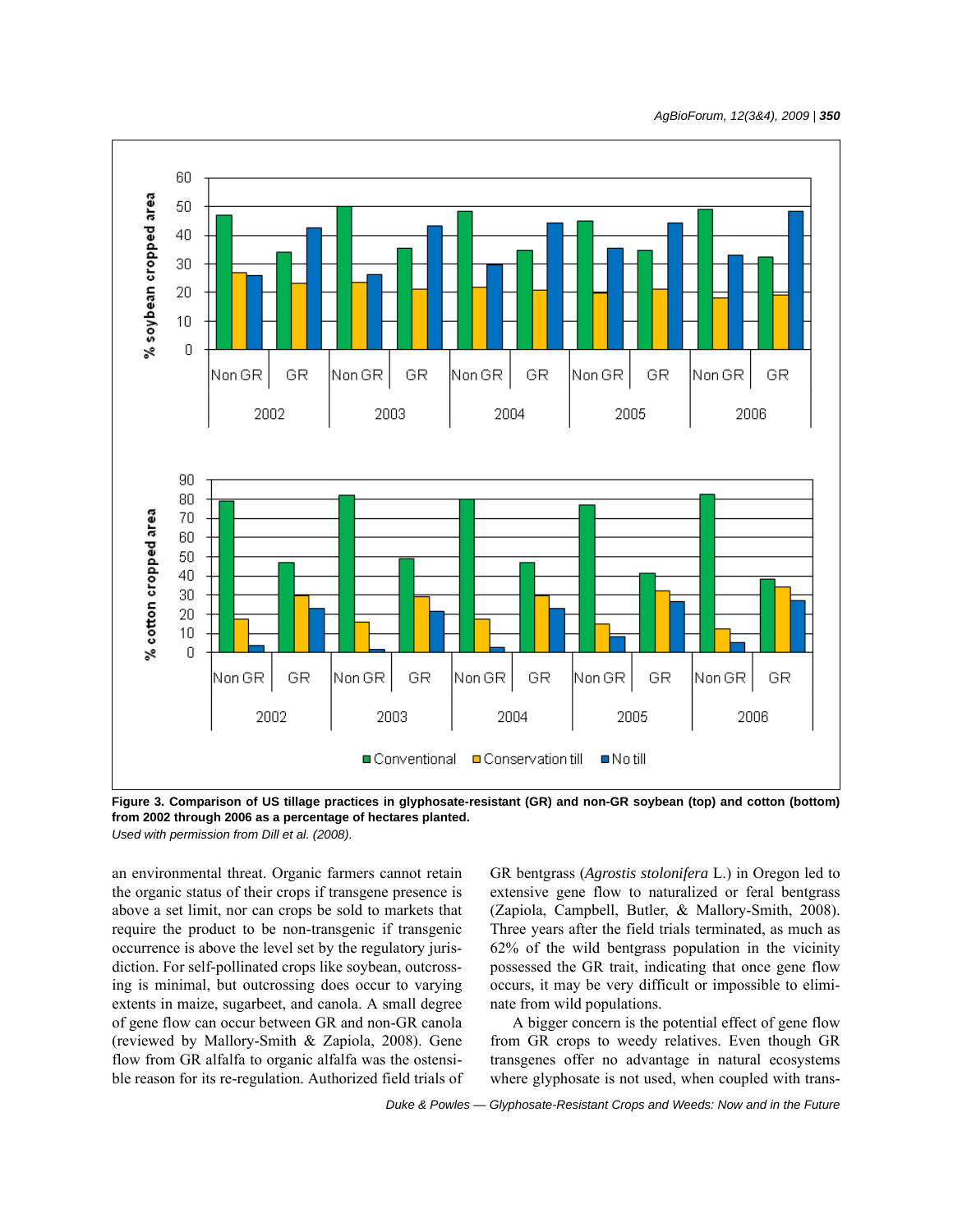**Table 2. Recent petitions for deregulation of herbicideresistant crops (HRCs) (***http://www.aphis.usda.gov/brs/ not\_reg.html***) that are not yet on the market (either phenotype or new transgenes for existing phenotypes) and HRCs that have recent approval for field testing in the United States (***http://www.isb.vt.edu/cfdocs/fieldtests1.cfm***).**

| Crop                              | Herbicide(s)                               | Company                   |
|-----------------------------------|--------------------------------------------|---------------------------|
|                                   | <b>Petition for deregulation</b>           |                           |
| Soybean*                          | Glyphosate and ALS<br>inhibitors           | Pioneer                   |
| Cotton                            | Glyphosate and<br>glufosinate              | <b>Bayer Crop Science</b> |
| Maize                             | Glyphosate and ALS<br>inhibitors           | Pioneer                   |
| Soybean                           | Imidazolinone                              | <b>BASF</b>               |
| <b>Approval for field testing</b> |                                            |                           |
| Alfalfa                           | Glyphosate and<br>sulfonylureas            | Pioneer                   |
| Soybean                           | Glyphosate and dicamba                     | Monsanto                  |
|                                   | Glufosinate and dicamba                    | Monsanto                  |
|                                   | Glyphosate                                 | Pioneer                   |
|                                   | Glyphosate/glufosinate/<br>AI S inhibitors | Pioneer                   |
|                                   | Glyphosate and<br>isoxazoles               | M.S. Technologies         |
|                                   | Glufosinate                                | M.S. Technologies         |
| Maize                             | Glyphosate                                 | Pioneer                   |
| <b>Bentgrass</b>                  | Glufosinate                                | HybriGene, LLC            |
| Cotton                            | Glufosinate and dicamba                    | Monsanto                  |

*\*deregulation approved July 2008*

gene-imparting traits that would improve fitness in a natural ecosystem (e.g., insect or drought resistance), the GR trait would improve the likelihood of introgression of a gene(s) into the unintended recipient species. Once a transgene escapes to a wild species, it is unlikely that it could be eliminated from the population by human efforts, especially if it significantly enhances fitness. Transmission of GR transgenes could make weedy relatives of the GR crop much more problematic for the farmer. However, this has not happened with GR soybean, cotton, and maize, presumably because there are few or no weedy species with which they are sexually compatible in the places in which they are grown. A GR transgene has apparently introgressed from GR canola to the weed bird rape (feral *Brassica rapa* L.; Warwick, Legere, Simard, & James, 2008), but this has not yet been a problem.

There are technologies and approaches for prevention of gene flow from transgenic crops (reviewed by Cerdeira & Duke, 2006; Gealy et al., 2007; Hills, Hall, Arnison, & Good, 2007). Thus far, there does not seem to be a strong interest from the biotechnology industry to develop and employ these methods.

#### *Products Likely to be Commercialized*

New glyphosate-resistance transgenes have been discovered, and in at least one case the commercialization process for crops utilizing the new transgene is progressing (Table 2). These crops use an artificially evolved glyphosate-resistance gene (Castle et al., 2004; Siehl et al., 2005; Siehl, Castle, Gorton, & Keenan, 2007), which inactivates glyphosate by attaching an acetyl molecule to it. A gene from the soil bacterium *Bacillus licheniformis*, which encoded a weak glyphosate *N*-acetyltransferase (GAT), was selected through eleven iterations of gene shuffling to increase its activity by almost four orders of magnitude. Plants made resistant to glyphosate with this transgene are ca. 1,000-fold more resistant to glyphosate than are nontransgenic lines (Green, Hale, Pagano, Andreassi, & Gutteridge, 2009; Green, Hazel, Forney, & Pugh, 2008). A microbial transgene-encoded EPSPS with some properties that might be superior to that used in commercialized GR crops is available (Vande Berg et al., 2008). Thus, transgenes for glyphosate resistance are available for companies that do not currently have commercial GR crops.

Soybean with both the GAT gene and a gene for resistance to an acetolactate synthase-inhibiting herbicide has been deregulated and could enter the market at any time. Monsanto is developing a dicamba (2-methoxy-3, 6-dichlorobenzoic acid) resistance trait (Table 2), which detoxifies the herbicide dicamba by demethylation (Behrens et al., 2007). Dow AgroSciences has developed HRCs with resistance to auxinic herbicides like 2,4-D  $[(2,4-{\rm dichlorophenoxy})\text{acetic acid}]$  and aryloxyphenoxypropionate herbicides such as diclofop  $((\pm)$ -2-[4-(2,4-dichlorophenoxy)phenoxy]propanoic

acid). In combination, these herbicides would control both grass and dicot weeds, and crops resistant to these herbicides are apparently being field tested, but there is no specific information on the APHIS website as to what genes are being used. Thus, we have excluded them from Table 2. A recent abstract states that a transgene encoding α-ketoglutarate-dependent dioxygenase is used to confer resistance to these two herbicide classes (Simpson et al., 2008). A patent was filed for such a unique bacterial-derived (*Ralstonia eutropha*) transgene by Dow AgroSciences in 2005 (Wright, Lira, Merlo, & Hopkins, 2005).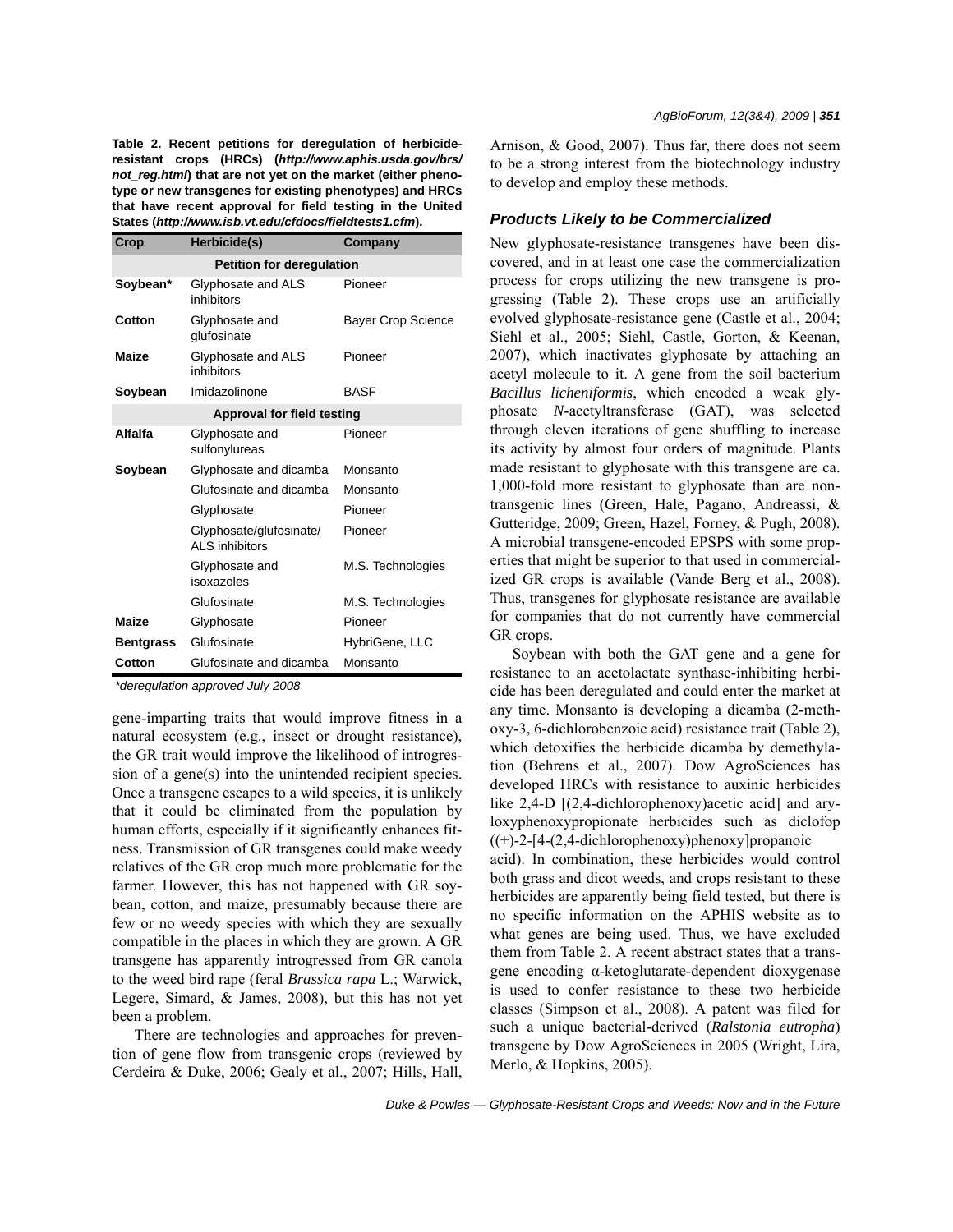

**Figure 4. Adoption of GR soybean and no-till seeding in Argentina.** 

*Data from Trigo and Cap (2006).*

#### **Glyphosate-Resistant Weeds**

#### *Evolution of Glyphosate-Resistant Weeds*

Around the world, weed populations have been under glyphosate selection for up to 35 years (Duke & Powles, 2008). However, it is important to emphasize that until 1996, glyphosate use was restricted in agriculture to its "traditional" use for non-selective burndown of weeds prior to crop seeding or for weed control between established rows of tree, nut, and vine crops. Only with the introduction of GR crops has glyphosate become an incrop, post-emergent, selective herbicide for use in annual, agronomic crops. Importantly, in more than 30 years of the "traditional" use of glyphosate (burndown) there has been only limited evolution of GR weeds (reviewed by Powles, 2008a, 2008b). Glyphosate continues to provide excellent weed control for most burndown uses in agriculture world-wide. Where glyphosate use is most sustainable there is diversity in weed control practices. Diversity is provided by many different factors, including alternative herbicides, mechanical tools (tillage, mowing, hand-weeding, etc.), and biological factors (grazing animals, crop competition). Clearly, where there is sufficient diversity in weed control practices, glyphosate resistance may not evolve in weed species or may do so only very slowly.

The use pattern for glyphosate changed dramatically in 1996 in those parts of the world adopting GR crops. Figure 1 shows the massive adoption of GR soybean, cotton, and maize in the United States. The adoption of GR soybean in Argentina (99%) was even more spectac-



**Figure 5. Number of different herbicide active ingredients and herbicide sites of action used on at least 10% of hectares from 1995 to 2005 in soybean in the United States.**  *Data from Dr. J. Wilcut, North Carolina State University (personal communication).*

ular (Figure 4). It is important to emphasize that the unprecedented, widespread, and intense adoption of GR crops involves a combination of factors constituting a very strong selection intensity for the evolution of GR weeds (Powles, 2008a, 2008b) and for weed spectrum shifts to weed species only ever marginally or partially controlled with glyphosate (Owen, 2008).

### *GR Crops: Factors Favoring Evolution of Glyphosate-Resistant Weeds*

*Strong and Persistent Glyphosate Selection Pressure.* The use pattern for glyphosate changed dramatically across the vast maize/soybean agro-ecosystem of the Midwestern United States after 1996 when GR crops were first grown (Figure 1). As these two crops are often in continuous rotation on the same fields, this means that glyphosate is applied to each field every year, often twice per year. As the same weed species infest soybean and maize, the weed species are under glyphosate selection every year. It is well established that herbicide resistance will evolve fastest where herbicide selection intensity is most persistent. In the Cotton Belt of Southern United States the glyphosate selection intensity is also intense because GR cotton can be grown very intensively or can be in rotation with GR soybean and/or GR maize. In Argentina, GR soybean is grown every year on the same field under no-till conditions with almost exclusive reliance on glyphosate for weed control (Figure 4).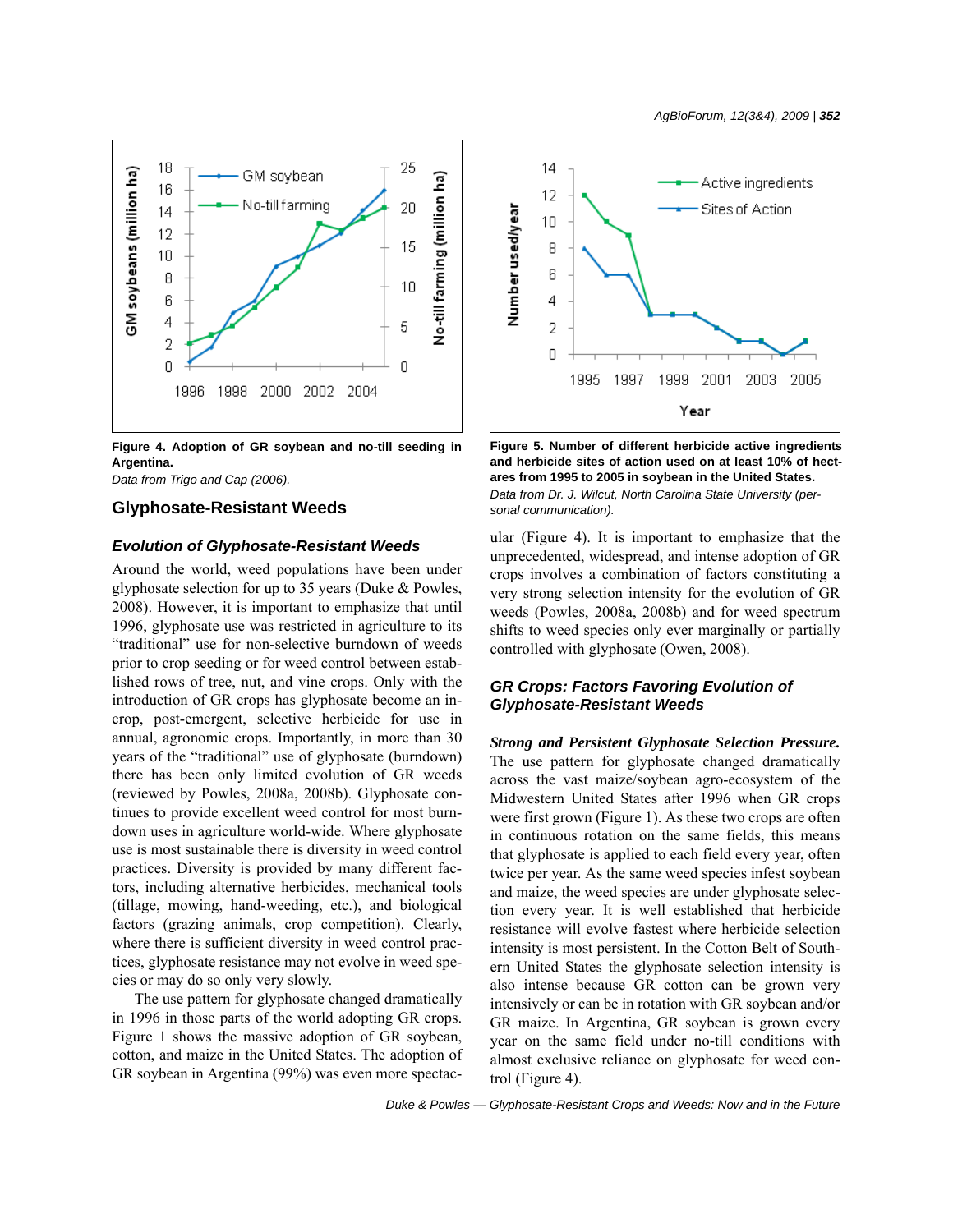**Table 3. Glyphosate-resistant weeds infesting glyphosateresistant crops in North and South America.**

| <b>Species</b>          | <b>Country</b>                    |
|-------------------------|-----------------------------------|
| Amaranthus palmeri      | <b>United States</b>              |
| Amaranthus tuberculatus | <b>United States</b>              |
| Ambrosia artemissifolia | <b>United States</b>              |
| Ambrosia trifida        | <b>United States</b>              |
| Conyza spp              | <b>United States</b><br>Brazil    |
| Euphorbia heterophylla  | Brazil                            |
| Lolium spp              | <b>United States</b><br>Brazil    |
| Sorghum halepense       | Argentina<br><b>United States</b> |

*Data from Heap (2009).*

*Reduction in Herbicide Diversity.* The efficacy and flexibility of glyphosate in GR crops meant that US, Argentinean, and Brazilian growers replaced previously used herbicides with glyphosate. This is starkly evident for soybean production in the United States. As GR soybeans and glyphosate were adopted, other herbicides largely disappeared from most fields (Figure 5), minimizing herbicide diversity in US soybean fields. It is well known that herbicide resistance evolution will be fastest where diversity is minimal. There can be no better example of this lack of diversity in weed control than multiple applications of glyphosate on the same field every year in GR crops (Figures 1, 4,& 5).

*Adoption of No-Tillage (Reduced Weed-Control Diver-*

*sity).* The availability of GR crops has enabled growers in the United States, Argentina, and Brazil to adopt minimum- or no-tillage systems (Figures  $3 \& 4$ ). Figure  $4$ shows the perfect correlation in Argentina of the adoption of GR soybeans and the adoption of no tillage. Prior to the introduction of GR soybeans, soil tillage was almost universal in Argentina (Figure 4). The environmental and agronomic benefits of no-tillage are indisputable. However, the removal of tillage removes a mechanical tool for weed control and therefore reduces weed control diversity. GR crop adoption has often meant exclusive reliance on glyphosate for weed control in no-tillage fields and thus no diversity in the form of alternative mechanical or herbicide weed control tools.

The combination of massive adoption of GR crops across vast areas and almost exclusive reliance on glyphosate for weed control every year in the same fields constitutes a potent glyphosate selection intensity. Any weed individuals possessing genetically endowed traits enabling survival under glyphosate selection will be without competition from other weeds, and will flower and produce seed that enters the soil seedbank. This is exactly what is unfolding, especially across the GR soybean, maize, and cotton agro-ecosystems in the United States, Argentina, and Brazil (Table 3). The first evolved GR weed reported in a GR crop (2001) was *Conyza canadensis* in US soybean fields (Van Gessel, 2001). In the few years since this first report, GR *Conyza* now infests at least 2 million hectares of GR crops in the United States. More worrisome are GR populations of far more economically damaging weed species (Table 3). Of special significance is the explosion in populations of GR *Amaranthus palmeri* across cotton-growing regions of the Southern US Cotton Belt. Since first reported in 2006 (Culpepper et al., 2006), thousands of US cotton fields have been infested with GR *Amaranthus palmeri*. In Georgia and North Carolina alone, in 2006 there were more than 200,000 ha of cotton fields infested with GR *Amaranthus palmeri* (Culpepper, Whitaker, MacRae, & York, 2008). This weed species is the most economically damaging weed of cotton production because it is a tall, highly competitive weed which greatly reduces cotton yield and impedes harvest. In Central US Corn-Belt states there are now many GR populations of the very vigorous, highly competitive, and economically damaging weeds *Ambrosia artemissifolia* and *Ambrosia trifida*. In Midwestern states of the United States, there are GR populations of the very competitive *Amaranthus tuberculatus*. This evolution of GR *Ambrosia* and *Amaranthus* populations is obviously a serious issue.

In parallel with the United States, GR soybean has been massively adopted in Argentina, and nearly all of this is in no-till production systems with little diversity in weed control and almost exclusive reliance on glyphosate. Additionally, in Argentina, GR maize is being adopted at a rapid rate. Therefore, the selection pressure is intense for evolution of GR weeds. So far, the very damaging weed *Sorghum halepense* (johnsongrass) has evolved glyphosate resistance across a significant area of the GR soybean crop in the Salta province (Vila-Aiub, Balbi, Gundel, Ghersa, & Powles, 2007). Brazil did not allow GR crops until well after Argentina, the United States, or Canada, and therefore GR crop adoption has only occurred over the past few years. However, rapid adoption of GR soybean, maize, and cotton is now under way. Thus far, GR populations of *Conyza* spp. and *Euphorbia heterophylla* have evolved in Brazilian GR soybean areas (Table 3). Paraguay and Uruguay are also adopting GR crops, although there are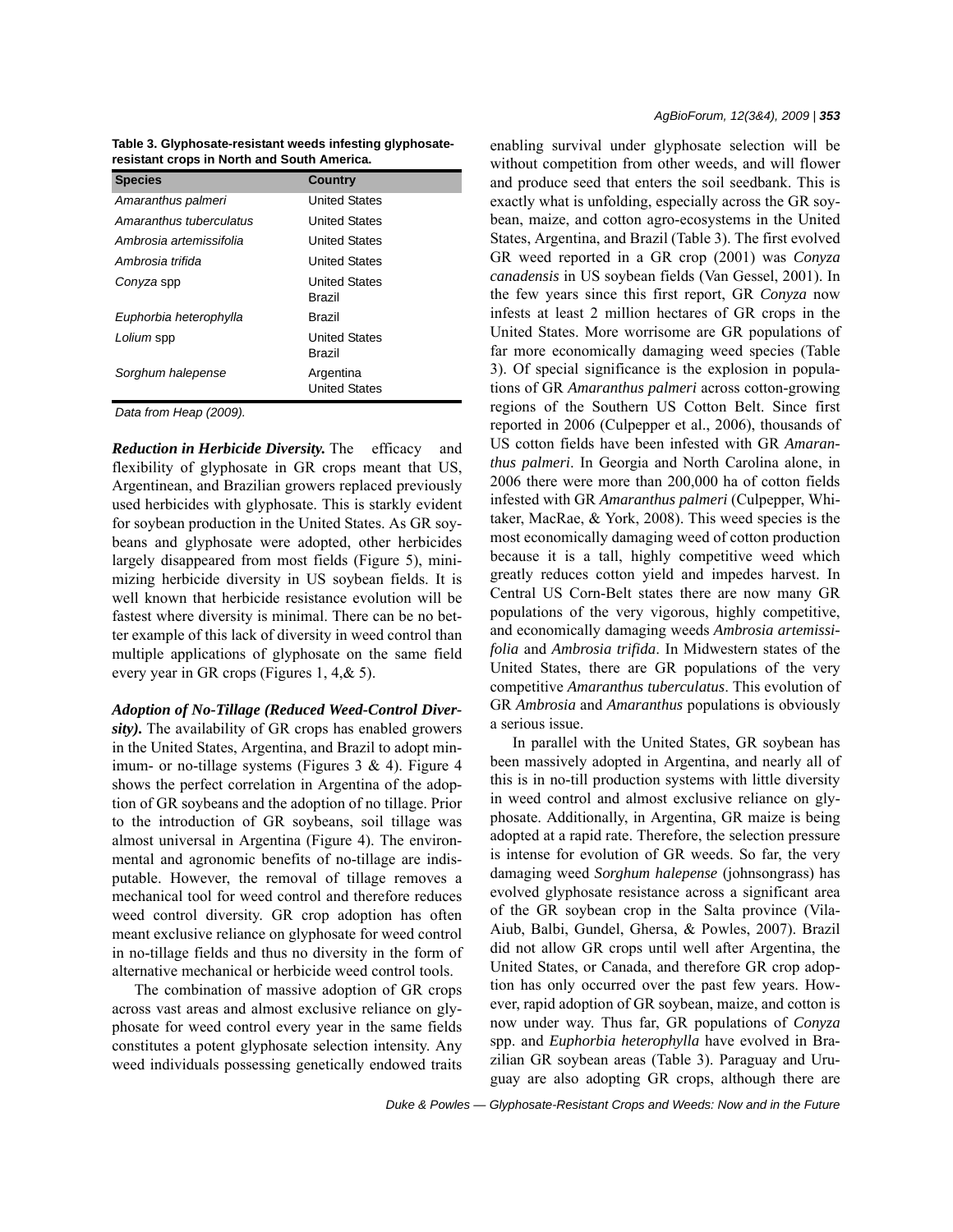currently no reports of GR weeds in these countries. Given the dominance of GR crops in soybean, cotton, and maize agroecosystems in Argentina, Brazil, and the United States, more species than currently known (Table 3) will inevitably evolve glyphosate resistance. As glyphosate controls very many weed species, there are a large number of important weed genera and species that are at risk for evolving resistance. Particularly worrisome is that many of these genetically diverse weed species under intense glyphosate selection have already demonstrated the ability to evolve resistance to a number of other herbicide modes of action. Therefore, as they evolve glyphosate resistance, they will also retain genes endowing resistance to previously used herbicides (multiple resistance). Multiple herbicide resistance is already evident in GR *Lolium* spp. in Australia and South Africa (Neve, Sadler, & Powles, 2004; Yu, Cairns, & Powles, 2007) and GR *Amaranthus palmeri* in US cotton fields (Culpepper, York, & Marshall, 2009).

Relative to the massive GR crop adoption in the United States and Argentina, it is instructive to contrast the situation in Canada. While GR soybean and maize are grown in the Ontario province, canola is the only GR crop in the Western Grain Belt provinces (Alberta, Manitoba, Saskatchewan). In this region, the non-GR cereal crops wheat (*Triticum aestivum* L.) and barley (*Hordeum vulgare* L.) dominate, with canola as an important rotational crop. In 2006, of the 6 million ha of canola in Canada, 70% was GR, but there is also canola resistant to other herbicides (glufosinate, imidazolinones). Therefore, producers are able to diversify by alternating between GR and glufosinate- or imidazolinone-resistant canola. It is important to recognize that, on average, canola is grown on a particular cropping field in only one year in four. Clearly, the glyphosate selection intensity in this Canadian canola-cereal cropping agro-ecosystem is much less than in US, Argentinean, or Brazilian GR soybean, maize, and cotton regions. Unsurprisingly, there are currently no known cases of evolved GR weeds in Canada. This is undoubtedly due to the diversity (as it refers to glyphosate) evident in the non-GR crop cereal/GR canola Canadian cropping system, relative to that in the GR soybean/maize/cotton agroecosystems to the south. Thus, GR canola should remain sustainable in Canada if this diversity is maintained. There are important lessons that other parts of the world can learn in this sustainable use of GR crops in Canada.

#### **Can Glyphosate Use be Sustainable?**

A major lesson evident from more than three decades of glyphosate use worldwide is that, where diversity in weed management systems is maintained, weed control by glyphosate can be sustainable. Indeed, in spite of long-term use, the evolution of GR weed populations in non-GR crop burndown systems has been very limited. Thus, functionally competent gene traits endowing glyphosate resistance are relatively rare and not easily enriched in plant populations. This is why glyphosate is a remarkably robust herbicide from a resistance avoidance viewpoint. However, it is clear that, where there is very intense glyphosate selection without diversity, GR weed populations will evolve. In particular, the evolution of GR weed populations is a looming threat in areas where transgenic GR crops dominate the landscape and in which glyphosate selection is intense and without diversity. If current practices continue in these areas, GR weeds will become a major problem. This being so, the reintroduction and/or maintenance of diversity in these agroecosystems is essential if glyphosate is to be sustainable. What specifically constitutes 'diversity' will vary according to region, ecosystem, enterprises, economics, and many other factors. However, diversity will involve herbicide rotations, sequences, combinations of robust rates of different modes of action and use of nonherbicide weed-control tools. Such diversity must be introduced now in the GR crop areas of the United States, Argentina, and Brazil. Mixtures of glyphosate with effective doses of soil-residual herbicides are already being adopted, and transgenic crops with additional herbicide-resistance genes are in development (Table 2). Alternative herbicides and integration with non-herbicidal weed control tools will be required.

Regions of the world that have not yet adopted GR crops and/or intensive glyphosate usage can learn many lessons from the GR crop experience in the Americas. By not relying solely on glyphosate and maintaining some diversity in weed-management techniques, the longevity of glyphosate can be sustained for future harvests.

#### **References**

- Amman, K. (2005). Effects of biotechnology on biodiversity: Herbicide-tolerant and insect-resistant GM crops. *Trends in Biotechnology*, *23*(8), 388-394.
- Behrens, M.R., Mutlu, N., Chakraborty, S., Dumitru, R., Jiang, W.Z., LaVallee, B.J., et al. (2007). Dicamba resistance: Enlarging and preserving biotechnology-based weed management strategies. *Science*, *316*(5828), 1185-1188.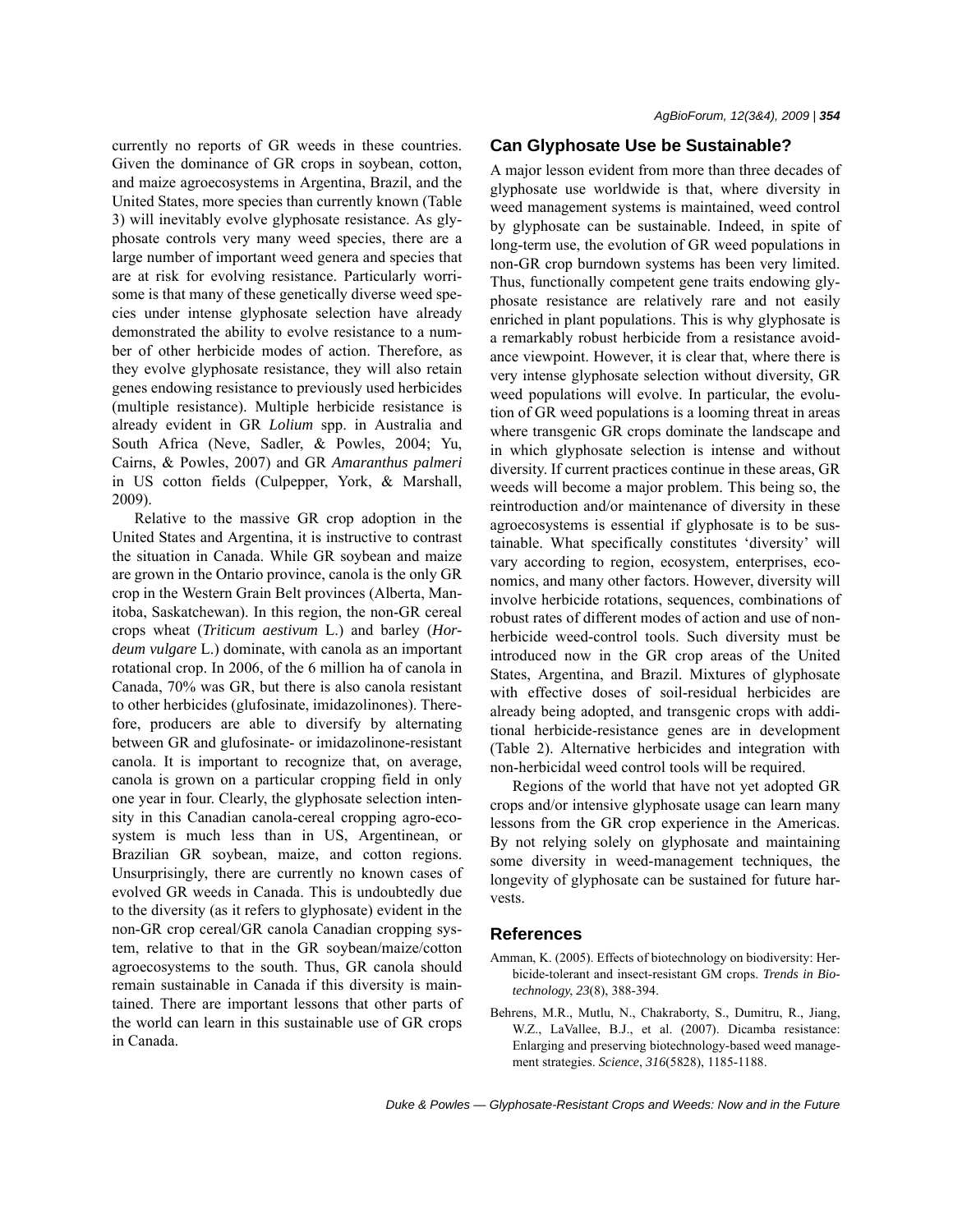- Bennett, R., Phipps, R., Strange, A., & Grey, P. (2004). Environmental and human health impacts of growing genetically modified herbicide-tolerant sugar beet: A life-cycle assessment. *Plant Biotechnology Journal*, *2*(4), 273-278.
- Borggaard, O.K., & Gimsing, A.L. (2008). Fate of glyphosate in soil and the possibility of leaching to ground and surface waters: A review. *Pest Management Science*, *64*(4), 441-456.
- Brimner, T.A., Gallivan, G.J., & Stephenson, G.R. (2005). Influence of herbicide-resistant canola on the environmental impact of weed management. *Pest Management Science*, *61*(1), 47-52.
- Brookes, G., & Barfoot, P. (2005). GM crops: The global economic and environmental impact—The first nine years 1996- 2004. *AgBioForum*, *8*(2-3), 187-196. Available on the World Wide Web: http://www.agbioforum.org/v8n23/v8n23a15 brookes.htm.
- Brookes, G., & Barfoot, P. (2006). Global impact of biotech crops: Socio-economic and environmental effects in the first ten years of commercial use. *AgBioForum*, *9*(3), 139-151. Available on the World Wide Web: http://www.agbioforum.org/ v9n3Ad/v9n3a02-brookes.htm.
- Brookes, G., & Barfoot, P. (2008). Global impact of biotech crops: Socio-economic and environmental effects. *AgBioForum*, *11*(1), 21-38. Available on the World Wide Web: http:// www.agbioforum.org/v11n1/v11n1a03-brookes.htm.
- Castle, L.A., Siehl, D.L., Gorton, R., Patten, P.A., Chen, Y.H., Bertain, S., et al. (2004). Discovery and directed evolution of a glyphosate tolerance gene. *Science*, *304*(5674), 1151-1154.
- Cerdeira, A.L., & Duke, S.O. (2006). The current status and environmental impacts of glyphosate-resistant crops: A review. *Journal of Environmental Quality*, *35*(5), 1633-1658.
- Cerdeira, A.L., & Duke, S.O. (2007). Environmental impacts of transgenic herbicide-resistant crops. *CAB Rev.: Perspectives in Agriculture, Veterinary Science, Nutrition & Natural Resources*, *2*(033), 13.
- Christoffoleti, P.J., Galli, A.J.B., Carvalho, S.J.P., Moreira, M.S., Nicolai, M., Foloni, L.L., et al. (2008). Glyphosate sustainability in South American cropping systems. *Pest Management Science*, *64*(4), 422-427.
- Culpepper, A.S., Grey, T.L., Vencill, W.K., Kichler, J.M., Webster, T.M., Brown, S.M., et al. (2006). Glyphosate-resistant palmer amaranth (*Amaranthus palmeri*) confirmed in Georgia. *Weed Science*, *54*(4), 620-626.
- Culpepper, A.S., Whitaker, J.R., MacRae, A.W., & York, A.C. (2008). Distribution of glyphosate resistant palmer amaranth (*Amaranthus palmeri*) in Georgia and North Carolina during 2005 and 2006. *The Journal of Cotton Science*, *12*(3), 306- 310.
- Culpepper, A.S., York, A.C., & Marshall, M.W. (2009). Glyphosate-resistant palmer amaranth in the Southeast [Abstract]. *Weed Science Society of America Abstracts*, *364.*
- Devos, Y., Cougnon, M., Vergucht, S., Bulcke, R., Haesaert, G., Steurbaut, W., & Reheul, D. (2008). Environmental impact of

herbicide regimes used with genetically modified herbicideresistant maize. *Transgenic Research*, *17*(6), 1059-1077.

- Dill, G.M. (2005). Glyphosate-resistant crops: History, status and future. *Pest Management Science*, *61*(3), 219-224.
- Dill, G.M., CaJacob, C.A., & Padgette, S.R. (2008). Glyphosateresistant crops: adoption, used and future considerations. *Pest Management Science*, *64*(4), 326-331.
- Duke, S.O. (2005). Taking stock of herbicide-resistant crops ten years after introduction. *Pest Management Science*, *61*(3), 211-218.
- Duke, S.O., & Powles, S.B. (2008). Glyphosate: A once in a century herbicide. *Pest Management Science*, *64*(4), 319-325.
- Gardner, J.G., & Nelson, G.C. (2008). Herbicides, glyphosate resistance and acute mammalian toxicity: Simulating an environmental effect of glyphosate-resistant weeds in the USA. *Pest Management Science*, *64*(4), 470-478.
- Gealy, D.R., Bradford, K.J., Hall, L., Hellmich, R., Raybould, A., Wolt, J., et al. (2007, December). *Implications of gene flow in the scale-up and commercial use of biotechnology-derived crops: Economic and policy consideration* (CAST Issue Paper 37). Ames, IA: Center for Agriculture Science and Technology (CAST).
- Gianessi, L.P. (2008). Economic impacts of glyphosate-resistant crops. *Pest Management Science*, *64*(4), 346-352.
- Gianessi, L.P., Silvers, C.S., Sankula, S., & Carpenter, J.E. (2002, June). *Plant biotechnology: Current and potential impact for improving pest management in US agriculture, an analysis of 40 case studies* (Online report). Washington, DC: National Center for Food and Agricultural Policy (NCFAP). Available on the World Wide Web: http://www.ncfap.org/ 40casestudies.html.
- Giesy, J.P., Dobson, S., & Solomon, K.R. (2000). Ecotoxicological risk assessment for roundup herbicide. *Reviews of Environmental Contamination and Toxicology*, (167), 35-120.
- Green, J.M. (2009). Evolution of glyphosate-resistant crop technology. *Weed Science*, *57*(1), 108-117.
- Green, J.M., Hale, T., Pagano, M.A., Andreassi II, J.L., & Gutteridge, S.A. (2009). Response of 98140 corn with *gat4621* and *hra* transgenes to glyphosate and ALS-inhibiting herbicides. *Weed Science*, *57*(2), 142-148.
- Green, J.M., Hazel, C.B., Forney, D.R., & Pugh, L.M. (2008). New multiple-herbicide crop resistance and formulation technology to augment the utility of glyphosate. *Pest Management Science*, *64*(4), 332-339.
- Heap, I. (2009). *The international survey of herbicide resistant weeds* [Data file]. Corvallis, Oregon: International Survey of Herbicide Resistant Weeds. Available on the World Wide Web: http://www.weedscience.com.
- Hills, M.J., Hall, L., Arnison, P.G., & Good, A.G. (2007). Genetic use restriction technologies (GURTs): Strategies to impede transgene movement. *Trends in Plant Science*, *12*(4), 177- 183.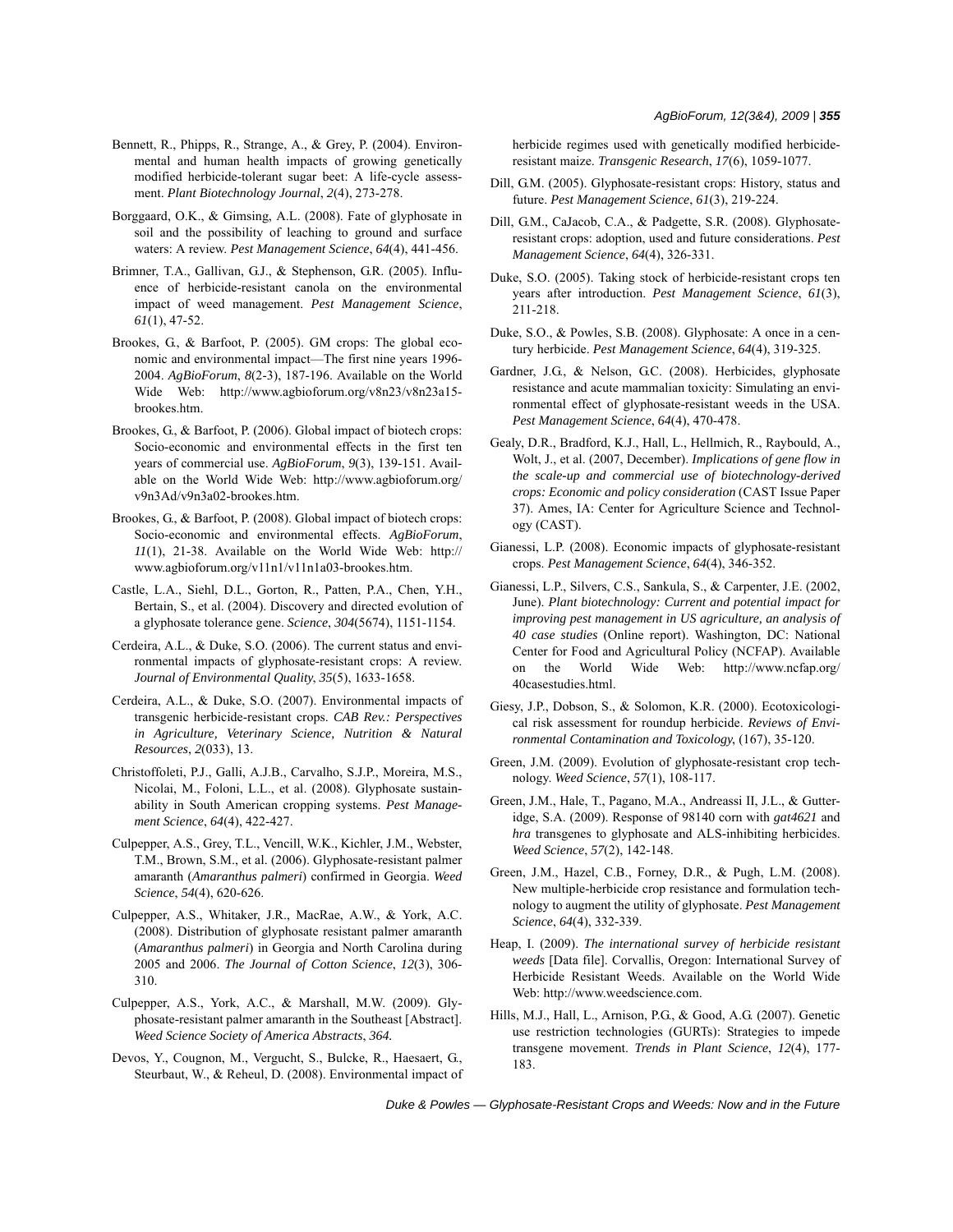- James, C. (2008). *Global status of commercialized biotech/GM crops: The first thirteen years, 1996 to 2008* (Online report). Ithaca, New York: International Service for the Acquisition of Agri-biotech Applications (ISAAA). Available on the World Wide Web: http://www.isaaa.org/resources/publications/ briefs/39/executivesummary/default.html.
- Jepson, I., Martinez, A., & Sweetman, J.P. (1998). Chemicalinducible gene expression systems for plants—A review. *Pesticide Science*, *54*(4), 360-367.
- Kleter, G.A., Harris, C., Stephenson, G., & Unsworth, J. (2008). Comparison of herbicide regimes and the associated potential effects of glyphosate-resistant crops versus what they replace in Europe. *Pest Management Science*, *64*(4), 479-488.
- Locke, M.A., Zablotowicz, R.M., & Reddy, K.N. (2008). Integrating soil conservation practices and glyphosate-resistant crops: Impacts on soil. *Pest Management Science*, *64*(4), 457-469.
- Mallory-Smith, C., & Zapiola, M. (2008). Gene flow from glyphosate-resistant crops. *Pest Management Science*, *64*(4), 428-440.
- Nelson, D.S., & Bullock, G.C. (2003). Simulating a relative environmental effects of glyphosate-resistant soybeans. *Ecological Economics*, *45*(2), 189-202.
- Neve, P., Sadler, J., Powles, S.B. (2004). Multiple herbicide resistance in a glyphosate- resistant rigid ryegrass (*Lolium rigidum*) population. *Weed Science*, *52*(6) 920-928.
- Owen, M.D.K. (2008). Weed species shifts in glyphosate-resistant crops. *Pest Management Science*, *64*(4), 377-387.
- Penna, J.A., & Lema, D. (2003). Adoption of herbicide tolerant soybeans in Argentina: An economic analysis. In N. Kalaitzandonakes (Ed.), *Economic and environmental impacts of agrotechnology* (pp. 203-220). New York: Kluwer-Plenum Publishers.
- Powles, S.B. (2008). Evolved glyphosate-resistant weeds around the world: Lessons to be learnt. *Pest Management Science*, *64*(4), 360-365.
- Powles, S.B. (2008). Evolution in action: Glyphosate-resistant weeds threaten world crops. *Outlooks on Pest Management*, *19*(6), 256-259.
- Sankula, S. (2006). *Quantification of the impacts on US agriculture of biotechnology-derived crops planted in 2005* (Final report). Washington, DC: NCFAP. Available on the World Wide Web: http://www.ncfap.org/documents/ 2005biotechimpacts-finalversion.pdf.
- Sankula, S., & Blumenthal, E. (2004). *Impacts on US. agriculture of biotechnology-derived crops planted in 2003: An update of eleven case studies* (Online report). Washington, DC: NFC-FAP. Available on the World Wide Web: http://croplife.intraspin.com/BioTech/paper.asp?id=52.
- Sankula, S., Marmon, G., & Blumenthal, E. (2005). *Biotechnology-derived crops planted in 2004—Impacts on U.S. agriculture* (Online report). Washington, DC: NCFAP. Available on the World Wide Web: http://www.ncfap.org/whatwedo/pdf/ 2004ExecSummaryA.pdf.
- Serecon Management Consulting Inc., & Koch Paul Associates (2001, January). *An agronomic and economic assessment of GMO canola*. Winnipeg, Manitoba: Canola Council of Canada. Available on the World Wide Web: http://www.canolacouncil.org/gmo\_toc.aspx.
- Shiptalo, M.J., Malone, R.W., & Owens, L.B. (2008). Impact of glyphosate-tolerant soybean and glufosinate-tolerant corn production on herbicides losses in surface runoff. *Journal of Environmental Quality*, *37*(2), 401-408.
- Siehl, D.L., Castle, L.A., Gorton, R., Chen, Y.H., Bertain, S., Cho, H.J., et al. (2005). Evolution of a microbial acetyltransferase for modification of glyphosate: a novel tolerance strategy. *Pest Management Science*, *61*(3), 235-240.
- Siehl, D.L., Castle, L.A., Gorton, R., & Keenan, R.J. (2007). The molecular basis of glyphosate resistance by an optimized microbial acetyltransferase. *Journal of Biological Chemistry*, *282*(15), 11446-11455.
- Simpson, D.M., Wright, T.R., Chambers, R.S., Peterson, M.A., Cui, C., Robinson, A.E., et al. (2008). Dow AgroSciences herbicide tolerance traits in corn and soybean [Abstract 85]. *Proceedings of the North Central Weed Science Society*, *Champaign*, *IL*, *USA*.
- Soltani, N., Shropshire, C., & Sikkema, P.H. (2006). Control of volunteer glyphosate-tolerant maize (*Zea mays*) in glyphosate-tolerant soybean (*Glycine max*). *Crop Protection*, *25*(2), 178-181.
- Trigo, E.J., & Cap, E.J. (2006, December). *Ten years of GM crops in Argentine agriculture* (ArgenBio Report). Buenos Aires, Argentina: ArgenBio. Available on the World Wide Web: http://www.inta.gov.ar/ies/docs/otrosdoc/ Ten\_Years\_GM\_Crops\_Argentine\_Agriculture.pdf.
- US Department of Agriculture, Economic Research Service (USDA ERS). (2009). *Adoption of genetically engineered crops in the US* [dataset]. Available on the World Wide Web: http://www.ers.usda.gov/Data/BiotechCrops/.
- US Department of Agriculture, National Agricultural Statistics Service (USDA NASS). (2006). *Agricultural prices* [dataset]*.* Washington, DC: Author.
- Vila-Aiub, M.M., Balbi, M.C., Gundel, P.E., Ghersa, C.M., & Powles, S.B. (2007). Evolution of glyphosate-resistant Johnson grass (*Sorghum halepense*) in glyphosate-resistant soybeans. *Weed Science*, *55*(6), 566-571.
- Van Gessel, M.J. (2001). Glyphosate-resistant horseweed from Delaware. *Weed Science*, *49*(6), 703-705.
- Vande Berg, B.J., Hammer, P.E., Chun, B.L., Schouten, L.C., Carr, B., Guo, R., et al. (2008). Characterization and plant expression of glyphosate-tolerant enolpyruvylshikimate phosphate synthase. *Pest Management Science*, *64*(4), 340-345.
- Warwick, S.I., Legere, A., Simard, M.J., & James, T. (2008). Do escaped transgenes persist in nature? The case of an herbicide resistant transgene in a weedy *Brassica rapa* population. *Molecular Ecology*, *17*(5), 1387-1395.